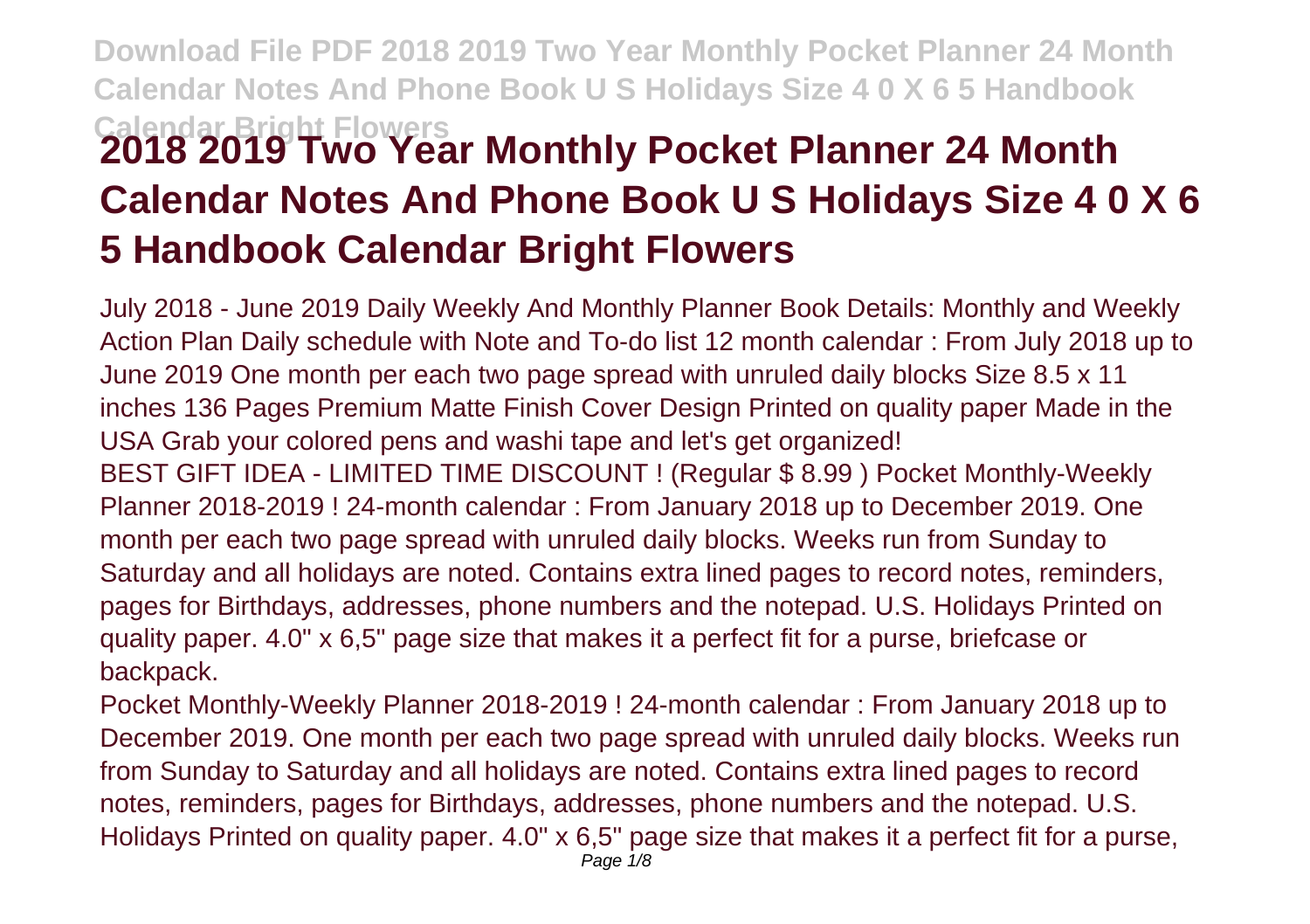**Download File PDF 2018 2019 Two Year Monthly Pocket Planner 24 Month Calendar Notes And Phone Book U S Holidays Size 4 0 X 6 5 Handbook Calendar Bright Flowers** briefcase or backpack. Perfect Gift !

Pocket Monthly Notebook & Calendar Planner 2018-2019 ! 24-month calendar : From January 2018 up to December 2019. One month per each two page spread with unruled daily blocks. Weeks run from Sunday to Saturday and all holidays are noted. Contains extra lined pages to record notes, reminders, pages for Birthdays, addresses, phone numbers and the notepad. U.S. Holidays Printed on quality paper. 4.0" x 6,5" page size that makes it a perfect fit for a purse, briefcase or backpack. Perfect Gift !

Pocket Monthly Calendar 2018-2019 ! 24-month calendar : From January 2018 up to December 2019. One month per each two page spread with unruled daily blocks.Weeks run from Sunday to Saturday and all Federal Holidays are noted. Contains extra lined pages to record notes, reminders, pages for Birthdays, addresses, phone numbers and the notepad. Printed on quality paper. 4.0" x 6,5" page size - perfect size to fit in a purse, briefcase or backpack. Perfect Gift !

2018 - 2019 Daily Weekly And Monthly Planner Two year planner for 2018 - 2019 including April 2018 - December 2019 (24 Month Calendar). Each monthly spread contains an overview of the month and a notes section. Weekly spreads include space to write your daily schedule as well as a to-do list. You can see 7 days Start with Monday to Sunday in the couple pages and also see the whole month too. Perfect bound to secure pages for the next two years and beyond. Book Details: Monthly and Weekly Action Plan Daily schedule with Note and To-do list 24 month calendar : From April 2018 up to December 2019 One month per each two page spread with unruled daily blocks Weeks run from Monday to Sunday for weekly Planner Size 6 x 9 inches 268 Pages Printed on quality paper Made in the USA Perfect for any use. You can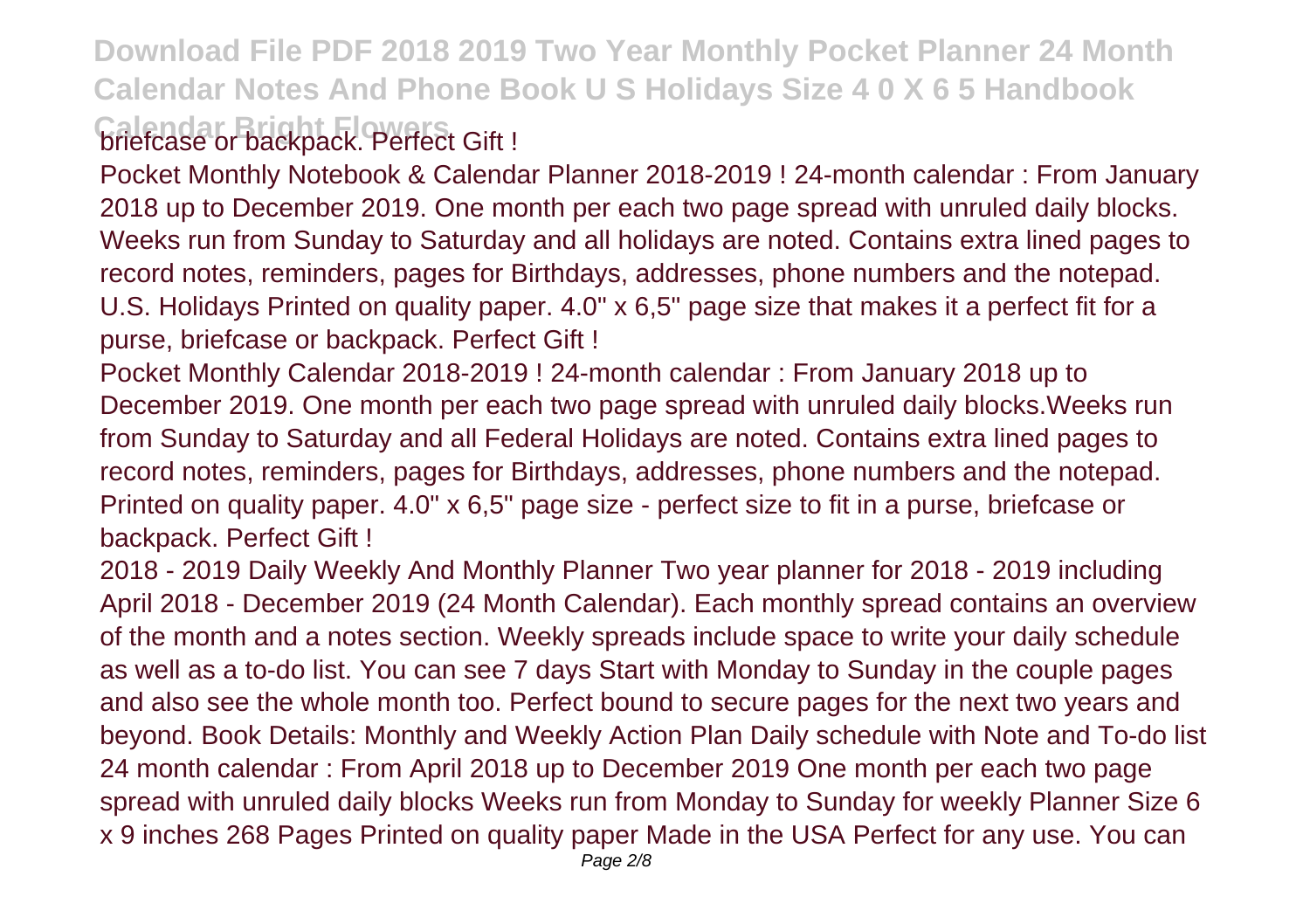**Download File PDF 2018 2019 Two Year Monthly Pocket Planner 24 Month Calendar Notes And Phone Book U S Holidays Size 4 0 X 6 5 Handbook Calendar Bright Flowers** use for personal, work, to do list, small diary for note of the day and all purposes. Everyone

need to have the best planner since the first of the year.Give it for yourself friends family and co-worker and Have a great year together.

This artistically designed 2018-2019; July 2018-December 2019, 18 month, daily, weekly and monthly planner is a must-have organization tool for those who want to keep things under control while staying organized all year round. Product Details: July 1, 2018 to December 31, 2019 \* Matte Finish Cover Design \* 8 inches By 10 inches \* Printed on Quality Paper \* Calendar on each Monthly View (18 months) \* Weekly spreads to record your everyday schedule \* To-do-list section for each day of the week \* Goals Review Section throughout the year to list your goals!

TRENDY AND EASY TO USE - Limeted Time Discount ! (Regular \$ 8.99 ) Pocket Monthly Notebook 2018-2019 ! 24-month calendar : From January 2018 up to December 2019. On each two page spread there is one month with daily blocks. All weeks start from Sunday and end up with Saturday and there are all holidays noted. Extra lined pages are added to record notes, reminders, birthdays, addresses, phone numbers. U.S. Holidays Quality paper used in printing. 4.0" x 6,5" page size that makes it a perfect fit for a purse, briefcase or backpack. Perfect Gift !

2018-2019 Academic Planner / Two Year Planner (August 2018 through December 2019) / Calendars Planners Personal / Organizers Academic Year Planner / Monthly Weekly Planning Book Details Month calendar from August 2018 through December 2019 Month per each two page spread. Daily weekly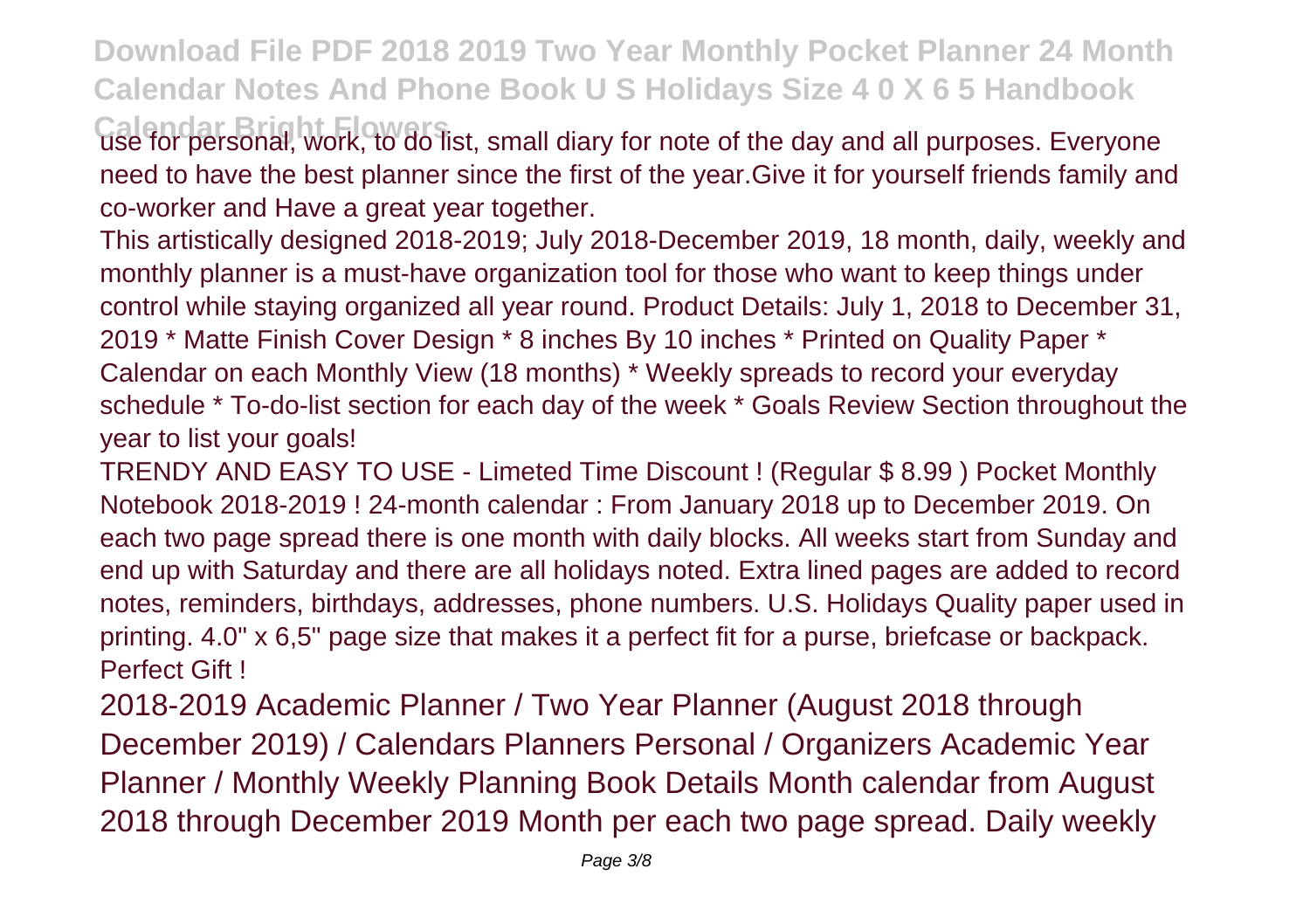**Download File PDF 2018 2019 Two Year Monthly Pocket Planner 24 Month Calendar Notes And Phone Book U S Holidays Size 4 0 X 6 5 Handbook Calendar Bright Flowers** schedule with Note and To-do list or more. Weeks run from Monday to Sunday for weekly planner. Personal time management notebook, Office equipment & supplies notebook. Perfect size 8.5 x 11 inch 200 Pages.. Made in the USA. Pocket Calendar 2018-2019 ! 24-month calendar : From January 2018 up to December 2019. One month per each two page spread with unruled daily blocks.Weeks run from Sunday to Saturday and all Federal Holidays are noted. Contains extra lined pages to record notes, reminders, pages for Birthdays, addresses, phone numbers and the notepad. Printed on quality paper. 4.0" x 6,5" page size - perfect size to fit in a purse, briefcase or backpack. Perfect Gift ! July 2018 - June 2019 Daily Weekly And Monthly Planner Two year planner for 2018 - 2019 including July 2018 - June 2019 (12 Month Calendar). Each monthly spread contains an overview of the month and a notes section. Weekly spreads include space to write your daily schedule as well as a to-do list. You can see 7 days Start with Monday to Sunday in the couple pages and also see the whole month too. Perfect bound to secure pages for the next two years and beyond. Book Details: Monthly and Weekly Action Plan Daily schedule with Note and Todo list 12 month calendar : From July 2018 up to June 2019 One month per each two page spread with unruled daily blocks Weeks run from Monday to Sunday Size 8.5 x 11 inches 138 Pages Premium Matte Finish Cover Design Printed on Page  $4/8$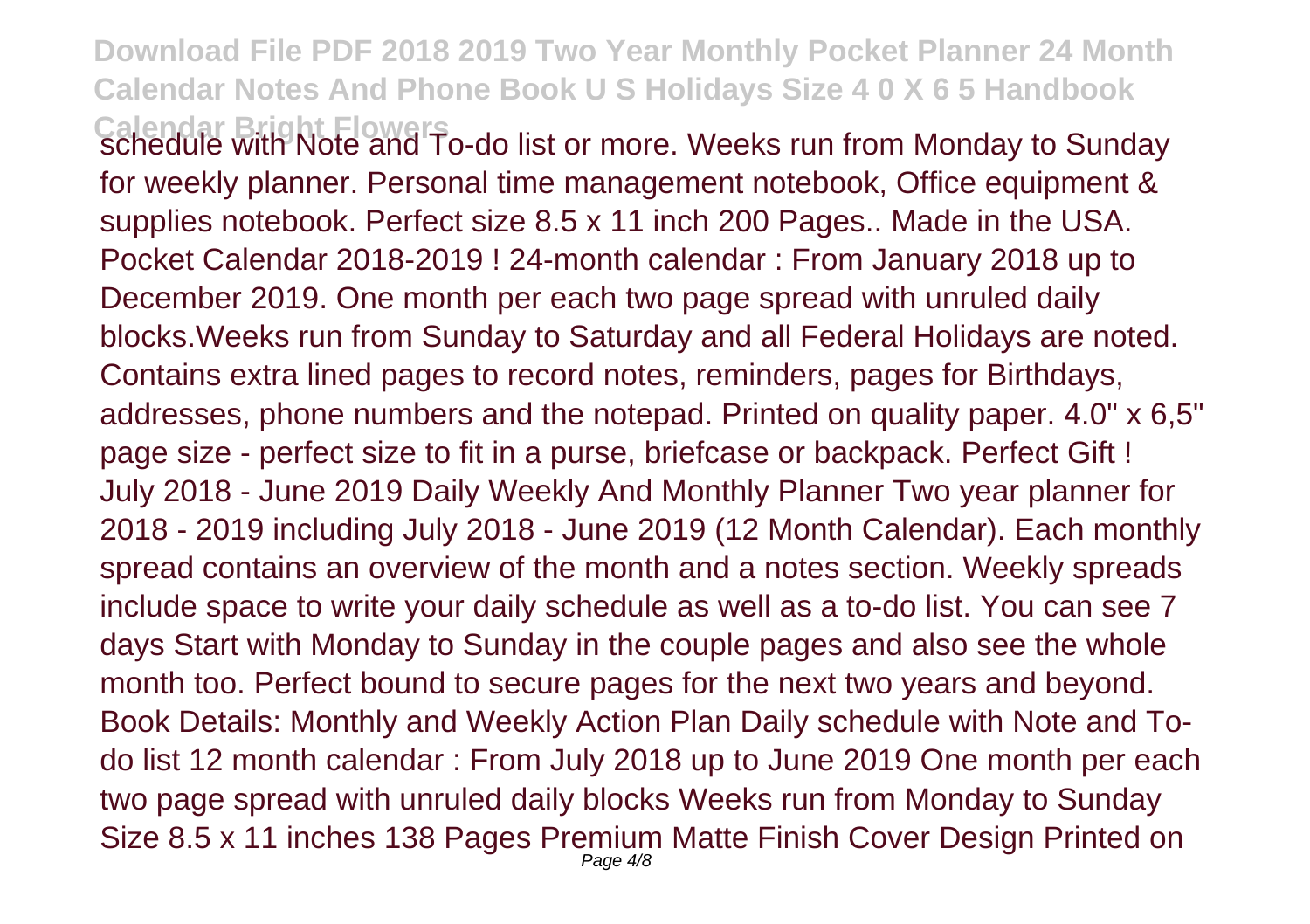**Download File PDF 2018 2019 Two Year Monthly Pocket Planner 24 Month Calendar Notes And Phone Book U S Holidays Size 4 0 X 6 5 Handbook Calendar Bright Flowers** quality paper Made in the USA Perfect for any use. You can use for personal, work, to do list, small diary for note of the day and all purposes. Everyone need to have the best planner since the first of the year.Give it for yourself friends family and co-worker and Have a great year together.

2018 - 2019 Weekly & Monthly Planner Two year planner for 2018 - 2019 including January 2018 - December 2019 (24 Month Calendar). Each monthly spread contains an overview of the month and a notes section. Weekly spreads include space to write your daily schedule as well as a to-do list. You can see 7 days Start with Monday to Sunday in the couple pages and also see the whole month too. Perfect bound to secure pages for the next two years and beyond. Book Details: Monthly and Weekly Action Plan 24 month calendar : From January 2018 up to December 2019. One month per each two page spread with unruled daily blocks. Weeks run from Monday to Sunday for weekly Planner. Printed on quality paper. Cover Design: Matte Craft Cover Paper Color : Cream | Eye Care Paper Portable Sized 6x9 inches | 266 Pages Light weight. Easy to carry around. Made in the USA. Perfect for any use. You can use for personal, work, to do list, small diary for note of the day and all purposes. Everyone need to have the best planner since the first of the year.Give it for yourself friends family and co-worker and Have a great year together.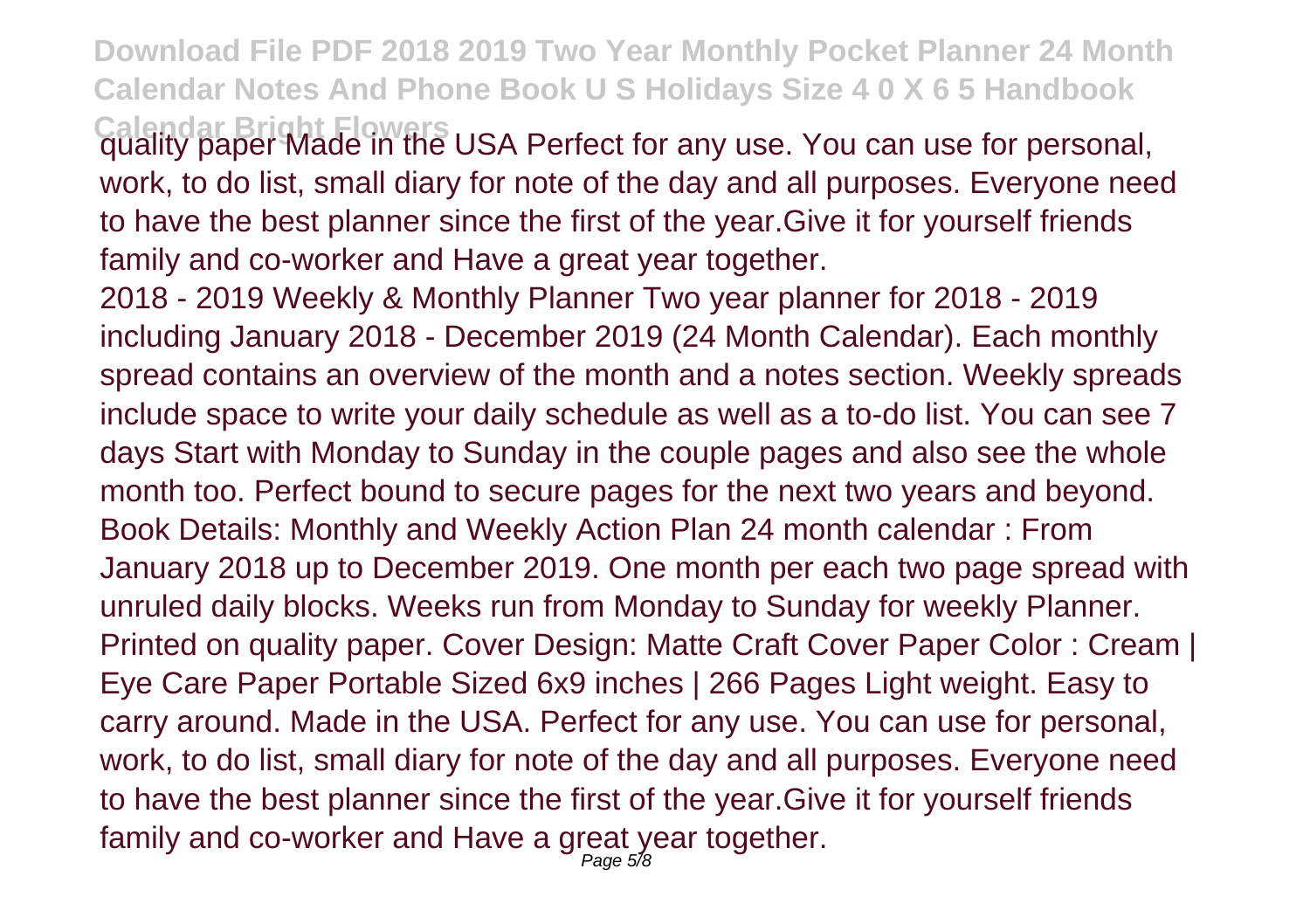**Download File PDF 2018 2019 Two Year Monthly Pocket Planner 24 Month Calendar Notes And Phone Book U S Holidays Size 4 0 X 6 5 Handbook Calendar Bright Flowers** Academic Planner 2018-2019Two Year - Daily Weekly Monthly Calendar Planner

- 12 Months July 2018 to June 2019 for Academic Agenda Schedule Organizer Logbook and Journal Notebook Planners - Water Color Floral CoverCreatespace Independent Publishing Platform

BEST GIFT IDEA - LIMITED TIME DISCOUNT ! (Regular \$ 8.99 ) Pocket Monthly-Weekly Planner 2018-2019 ! 24-month calendar : From January 2018 up to December 2019. One month per each two page spread with unruled daily blocks. Weeks run from Sunday to Saturday and all holidays are noted. Contains extra lined pages to record notes, reminders, pages for Birthdays, addresses, phone numbers and the notepad. Printed on quality paper. 4.0" x 6,5" page size that makes it a perfect fit for a purse, briefcase or backpack. Perfect Gift ! 2018 - 2019 Weekly & Monthly pocket planner Two year planner for 2018 - 2019 including January 2018 - December 2019 (24 Month Calendar).This weekly pocket planner notebook 3.5 x 6.5 inch is a perfect size for a purse, briefcase or backpack. Organize your day with : Monthly and Weekly Action Plan 24 month calendar : From January 2018 up to December 2019 Weeks run from Monday to Sunday for weekly Planner 4 x 6.4 inches perfect a purse, briefcase or backpack 100 pages Printed on quality paper Light weight. Easy to carry around Made in the USA Everyone need to have the best planner since the first of the year.Give it Page 6/8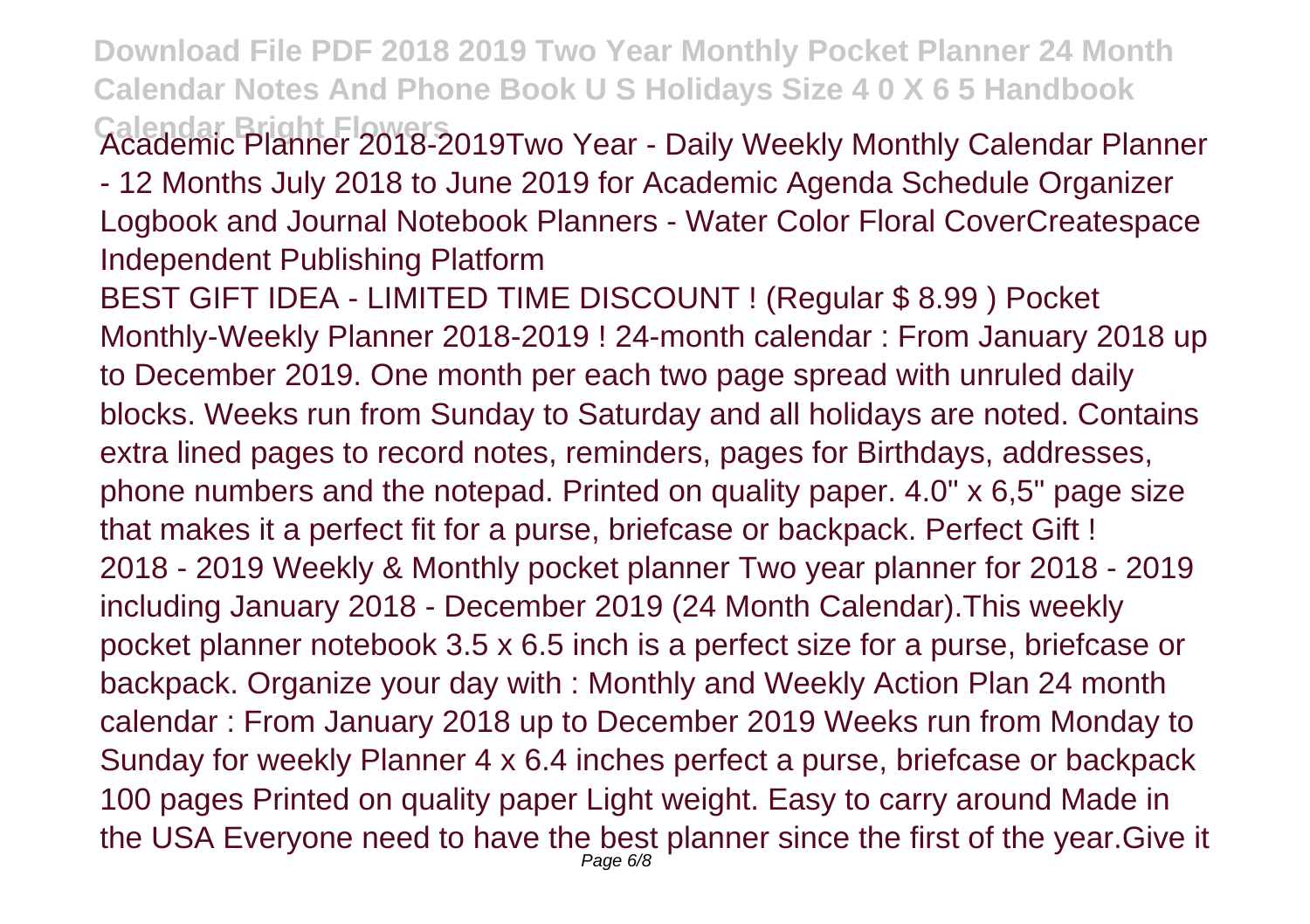**Download File PDF 2018 2019 Two Year Monthly Pocket Planner 24 Month Calendar Notes And Phone Book U S Holidays Size 4 0 X 6 5 Handbook**

**Calendar Bright Flowers** for yourself friends family and co-worker and Have a great year together. Two Year Planner 2018 - 2019 / Academic Year Planner 2018-2019 / Monthly And Weekly Planning / Daily Weekly Monthly Calendar / Calendars Planners Personal Organizers / Self-Help Time Management Book Details 17 month calendar from August 2018 through December 2019 Months planner full monthly view on 2 pages. Daily schedule with Note and To-do list or more. 7 days Start with Sunday to Saturday in the couple pages and also see the whole month. Personal time management notebook, Office equipment & supplies notebook, Books calendars arts, Education teaching schools & teaching Planner two year so go ahead a goal and a dream set your goals, inspire action, remove procrastination and get things done. Large print size 8.5 x 11 inch. 200 Pages. Made in the USA.

2018 - 2019 Two Year Monthly Calendar Planner Three year planner for 2018 - 2019 including January 2019 - December 2019 (24 Months Calendar). You can see 7 days Start with Monday to Sunday in the couple pages and also see the whole month too. This beautiful planner is printed on high quality interior stock. Perfect bound to secure pages for the next three years and beyond. Book Details: Perfect for any use. You can use for personal, work, to do list, small diary for note of the day and all purposes. Monthly and Weekly Action plan. 24-month calendar : From January 2018 up to December 2019. One month per each two page spread with unruled daily blocks. Weeks run from Monday to Sunday for weekly Planner. Printed on quality